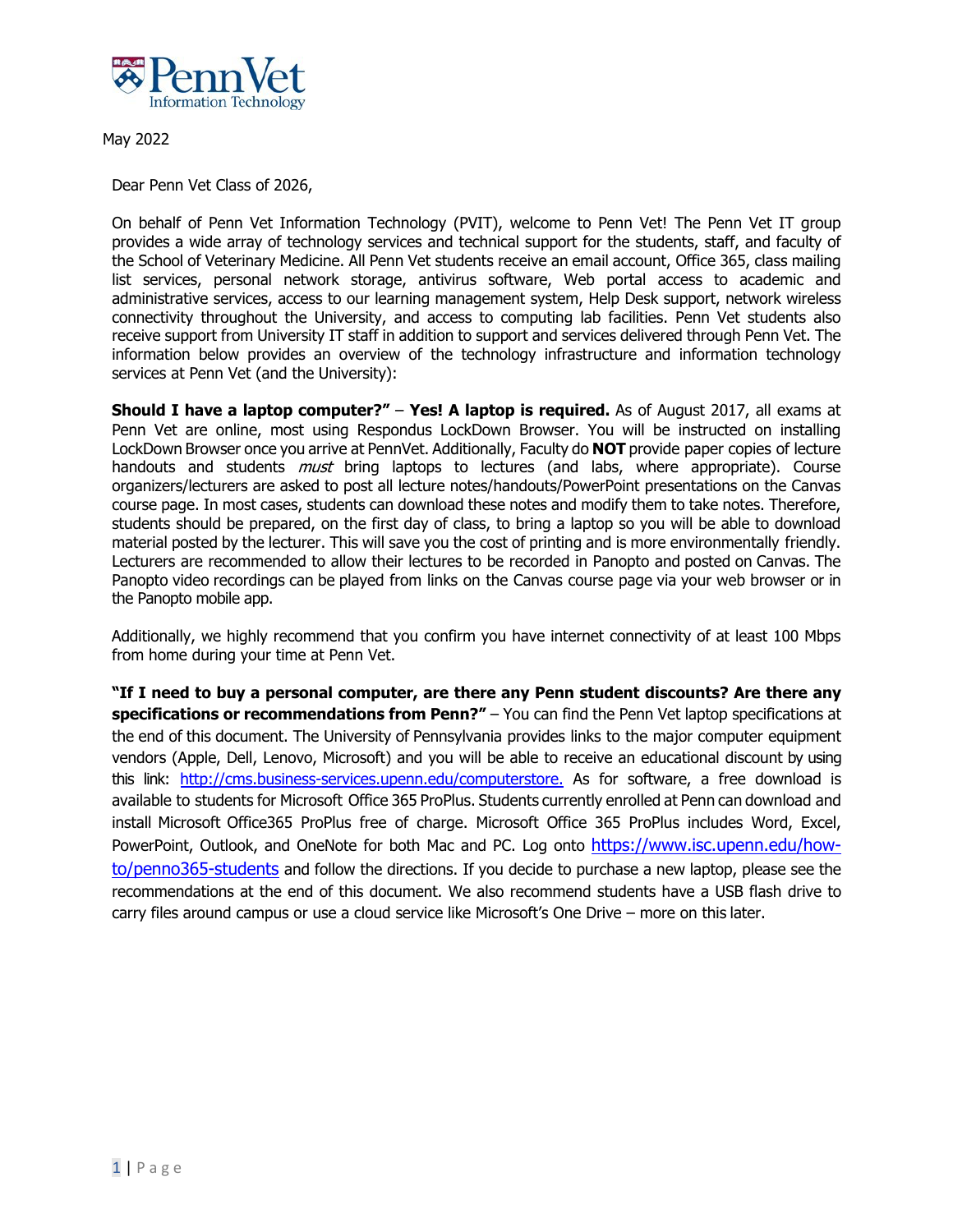

## **What security does Penn provide for Penn websites and email?**

The answer is Two-Step Verification! Two-Step Verification provides an added layer of protection when accessing PennKey-protected web sites and applications. After you log in with your PennKey and password, you will use a device in your possession to verify your identity. The DUO mobile application is required during Lockdown Browser Exams and for access to Penn-protected websites and applications. Penn requires you to do Two-Step for Penn offerings and both Vet IT and the University highly recommend Two-Step for O365. Details to set up Two-Step for O365 are here: https://www.isc.upenn.edu/how-to/penno365-two-stepverification#Self-enrollment-application. To make the Two-Step experience easier, Duo Mobile (https://duo.com) is recommended – it is an application that allows you to use your Android or iOS device for Two-Step Verification. **Duo Mobile is free to download and use**. Duo is available via the Apple store for iOS or Google Play Store for Androids.

**Using Penn's network** – Penn operates a wireless wide area network, referred to as AirPennNet. You will use your PennKey to access many AirPennNet services at Penn Vet and the University. Your PennKey is your unique username and password at Penn, and it authorizes your access to Web services through the University. You may have already received a letter from ISC (Penn's central computing) instructing youhow to register your PennKey before arriving on campus. It is important that you get your PennKey as soon as possible, since it is required for creating and accessing your email account, accessing course registration systems, connecting to the wireless networks, and other essential services. Be advised there is no wired connectivity available on campus for students. During student orientation, Penn Vet Classes 2022-24 will lead the Class of 2025 in groups to connect to our wireless network (aka AirPennNet). You can find detailed information about registering your PennKey at http://www.upenn.edu/computing/pennkey/.

**"What does the network at Penn Vet look like?"** – Both campuses at Penn Vet (Philadelphia and New Bolton Center) have Internet access offering high-speeds and large bandwidth access through wired and wireless networks. Access to the wireless network requires a PennKey login and compliance with our antivirus software standards. The Hill Pavilion (where many classes are taught) has wireless access throughout the entire building (lecture halls, seminar rooms, lobby/lounge areas, and library). Penn Vet students can also use wireless network zones across the University of Pennsylvania's campus. Additionally, most of the buildings at the New Bolton center have wireless access.

**"What are the available resources on Canvas?"** – You will gain access to https://canvas.upenn.edu/ by logging in with your PennKey and password. You will not be able to access your courses in Canvas until you arrive at Penn Vet. This will be the primary student/teaching/learning site. It has all courses with accompanying syllabi, lecture/class notes and PowerPoint files, and Panopto video recordings of lectures, resources for 3rd & 4th year planning, Honor Code Policy, FAQs, and more. This is your student "go to" site for all things curricular.

"What options are available for printing?" - Printers are available in the School's Library on the 2nd floor of Hill Pavilion and in the basement of Ryan Hospital, and in the Rosenthal student lounge on the Philadelphia campus. Printers are also available in the Widener Computer Lab, in Alumni Hall, and in the CAHP Computer Lab on the New Bolton Center campus. The Vet IT Group has implemented a student printing management system referred to as PaperCut. Details about the printing system available at the school and using the print management system will be available during student orientation. The transition to a paperless system was instituted in the fall of 2009 and we continue to work toward the goal of reducing paper and increasingly relying on electronic media to educate our students. Students are encouraged to take notes electronically on the files downloaded from Canvas instead of printing them.

**Using Penn Vet's email** – The University provides O365 email accounts for all students. **Prior to creating an email account, each student must create a PennName/PennKey.** You should have already gotten information via regular mail on how to choose and register a PennName/PennKey. Information to create and use a @vet.upenn.edu email account will be sent to all students on or near to June 1st, 2021.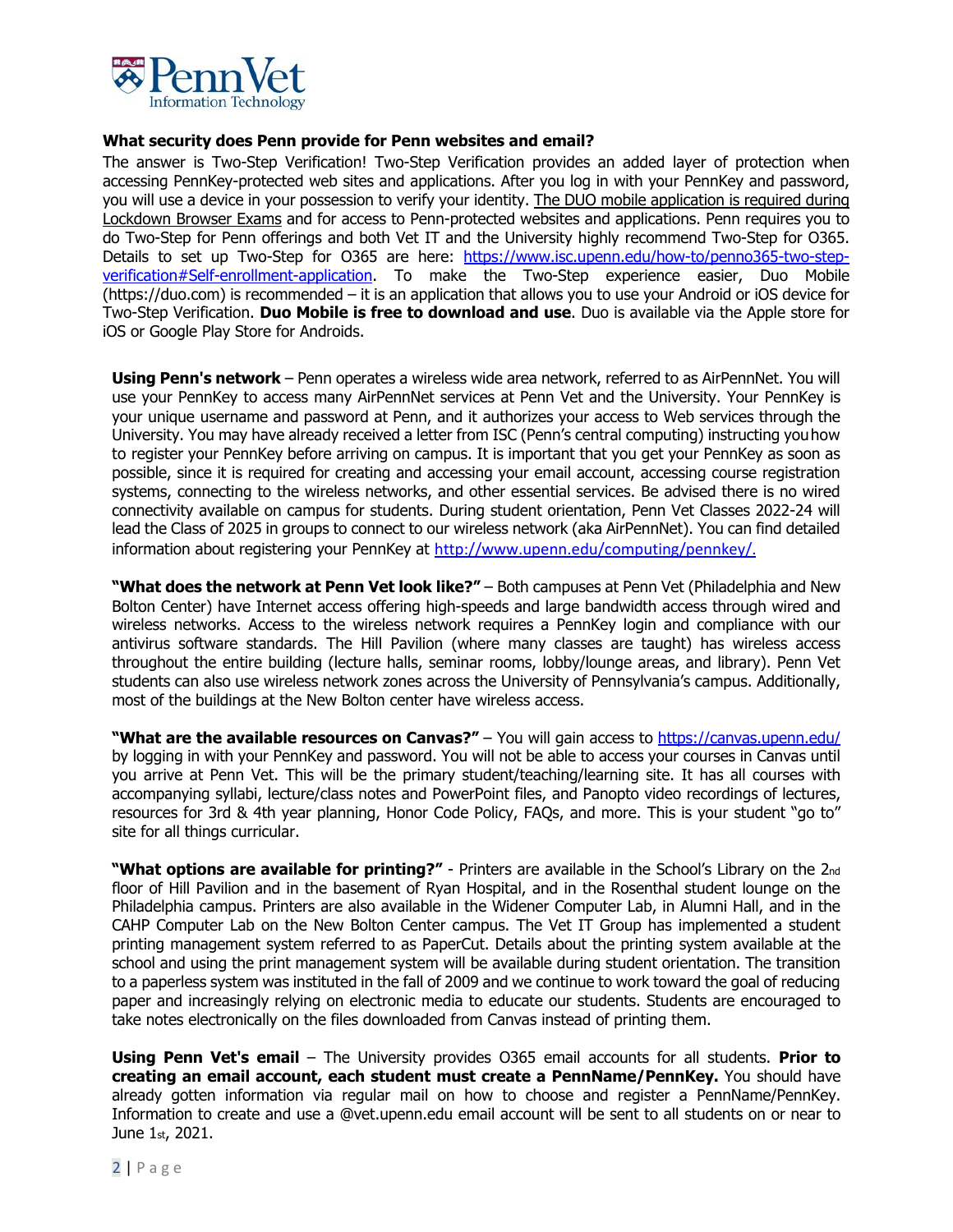

"What about my computer protection?" - The University of Pennsylvania provides students with some of the tools and information they need to secure their systems. The University has purchased anti-virus software for all students to use free of charge. See Penn Computing Web pages at https://www.isc.upenn.edu/how- to/antivirus-desktops-and-laptops when you get here in August for more information.

**"What about computing labs and multi-media services for course work on campus?"** – As mentioned previously, our wireless network allows students to access the Internet from many locations inside lecture halls, conference and seminar rooms, the library, and other areas where students congregate. Computing "labs" are wherever/whenever laptops are located within buildings and as such, we see less need for computing lab clusters with desktop computers. The Atwood veterinary library lends equipment (chargers, laptops, etc.). Student may also use the resources of the main Van Pelt library's Vitale Digital Lab, including expert guidance and advanced digital production software and equipment, as well as recording studios at Van Pelt.

https://www.library.upenn.edu/using-libraries/tech-equipment/equipment

**"What about technical support?"** – The Vet IT Group's Help Desks provide technical support and is your first stop for network access, account maintenance, or basic computer troubleshooting needs. The Help Desks assist students in setting up wireless network access, email accounts, network file storage accounts, media service assistance, and instructional technology support. The Help Desks provide on-site support for specific technical situations (in some cases we provide "best effort" for technical support and for other situations, we provide consultation/advice/referrals). We also aid with technical support issues via email or telephone. Computer hardware issues are usually covered by an exclusive manufacturer's warranty or support contract. Be certain to inquire when you purchase a computer about a warranty and support contract. In addition to Penn Vet IT Group or vendor-provided support, the University provides in-depth troubleshooting for graduate students at the Tech Center. The Tech Center can perform more extensive diagnostics and repairs for software related issues up to and including a complete reformat and reinstallation of your operating system. In light of this, we recommend you bring your computer's original system discs (if applicable) that you received when you purchased your computer in case. For details, see https://techcenter.upenn.edu/support/home and https://www.isc.upenn.edu/student-services. More information can be found at https://www.isc.upenn.edu/student-remote-it-support.

**"What about Web services?"** – Penn Vet students spend a portion of their time conducting administrative transactions and communicating using email and Web services. At Penn Vet, lecture materials are typically uploaded to Canvas instead of distributing paper handouts. Lectures are also audio recorded and can be downloaded from Canvas to your laptop and/or moved to an mp3 player. PennPortal (https://portal.apps.upenn.edu/penn\_portal/portal.php), the University-wide portal with features for all Penn students, provides access to student academic information such as transcripts and grades.

**"What about data storage?"** – Penn Vet students have two places to save and share data, Microsoft's One Drive and Penn + Box. Penn Vet IT recommends the 1TB of storage with your O365 subscription. More details here: https://www.isc.upenn.edu/how-to/penno365-office-365-proplus</u>. Penn+Box is Penn's storage offering for storage. Students get storage for free and accessible from anywhere. You can find out more about Penn+Box at http://www.upenn.edu/computing/box/.

**"What about smaller mobile devices?"** – Some students use mobile devices to access their O365 email. O365 email and calendar syncing is supported on Apple iPhones, iPads, and iPod Touch devices running iOS 13 and higher, as well as Android devices running Android 4.4 and higher. Support for these devices is limited to best effort basis.

**"What about computer privacy and/or network usage policies in place?"** – Penn Vet's computing resources are both important and expensive assets we must protect. For these reasons, Penn acts to protect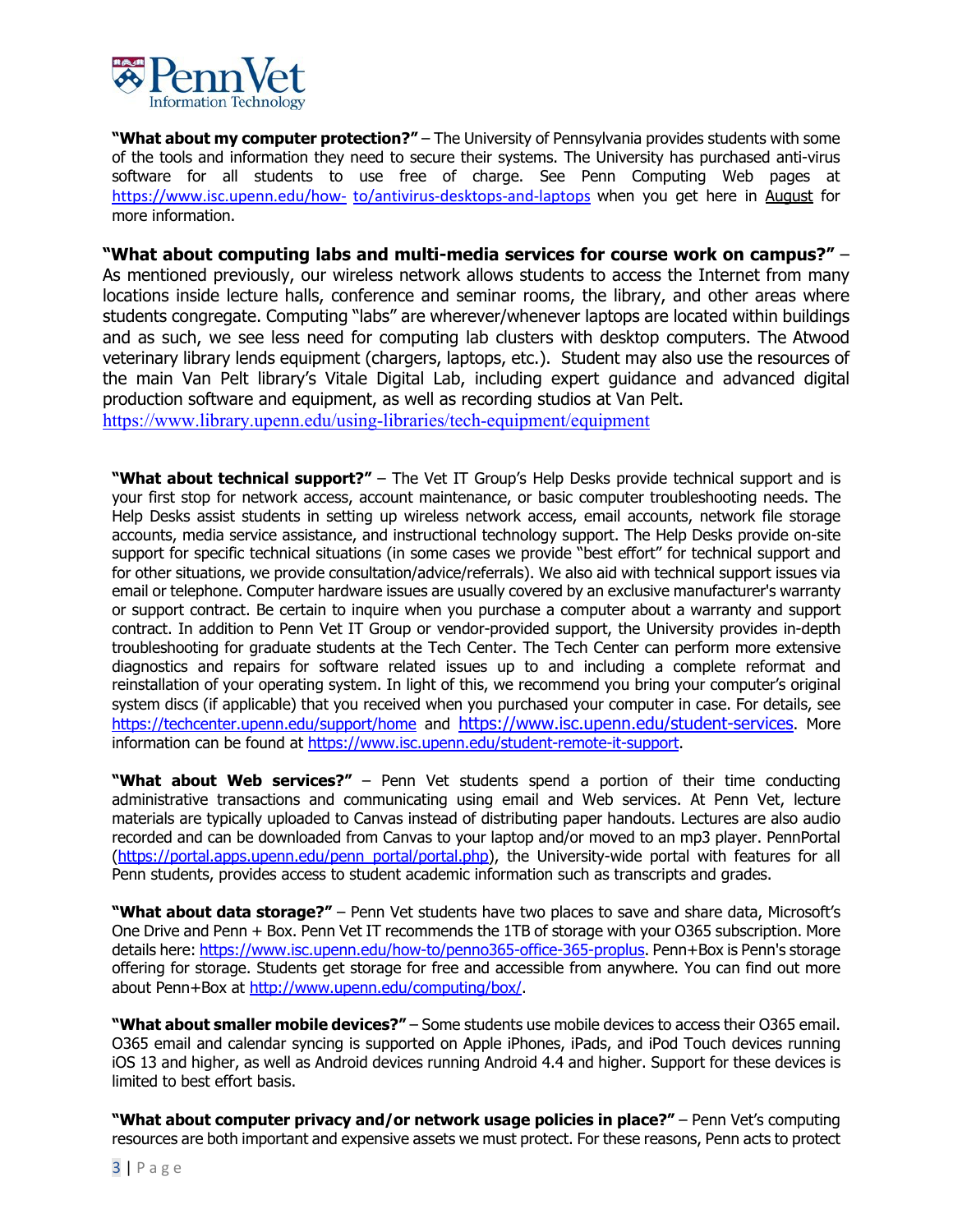

both computers and their clients from inappropriate uses. The IT Group at Penn Vet works cooperatively with the University and Penn Vet departments to secure information systems and the network infrastructure. It is the individual student's responsibility to understand University policies and apply safe computing practices when using Penn's resources. University information security policies, privacy policies, and guidelines are on the Web at www.upenn.edu/computing/policy. For example, downloading copyrighted media without purchasing is forbidden. Please be sure to read the Acceptable Use policy for electronic resources on the Web at https://catalog.upenn.edu/pennbook/policy-acceptable-use-electronicresources/.

We welcome your questions as you make your summer and fall campus move-in plans. For any information about information technology at Penn Vet, feel free to call the IT Group Help Desk in Philadelphia at **215- 573-3889** or email us at phl-help@vet.upenn.edu. Our Walk-In hours are 11am – 2pm and our phone and email support hours are 8:30am - 4:30pm, Monday through Friday. For assistance at New Bolton Center, please call **215-573-3889** or email nbc-help@vet.upenn.edu. Feel free to contact the Educational Technology team at edtech@vet.upenn.edu.

We look forward to seeing you at orientation in August.

Have a great summer.

Sincerely,

Smith

Smith F. Ragsdale, Senior IT Director School of Veterinary Medicine